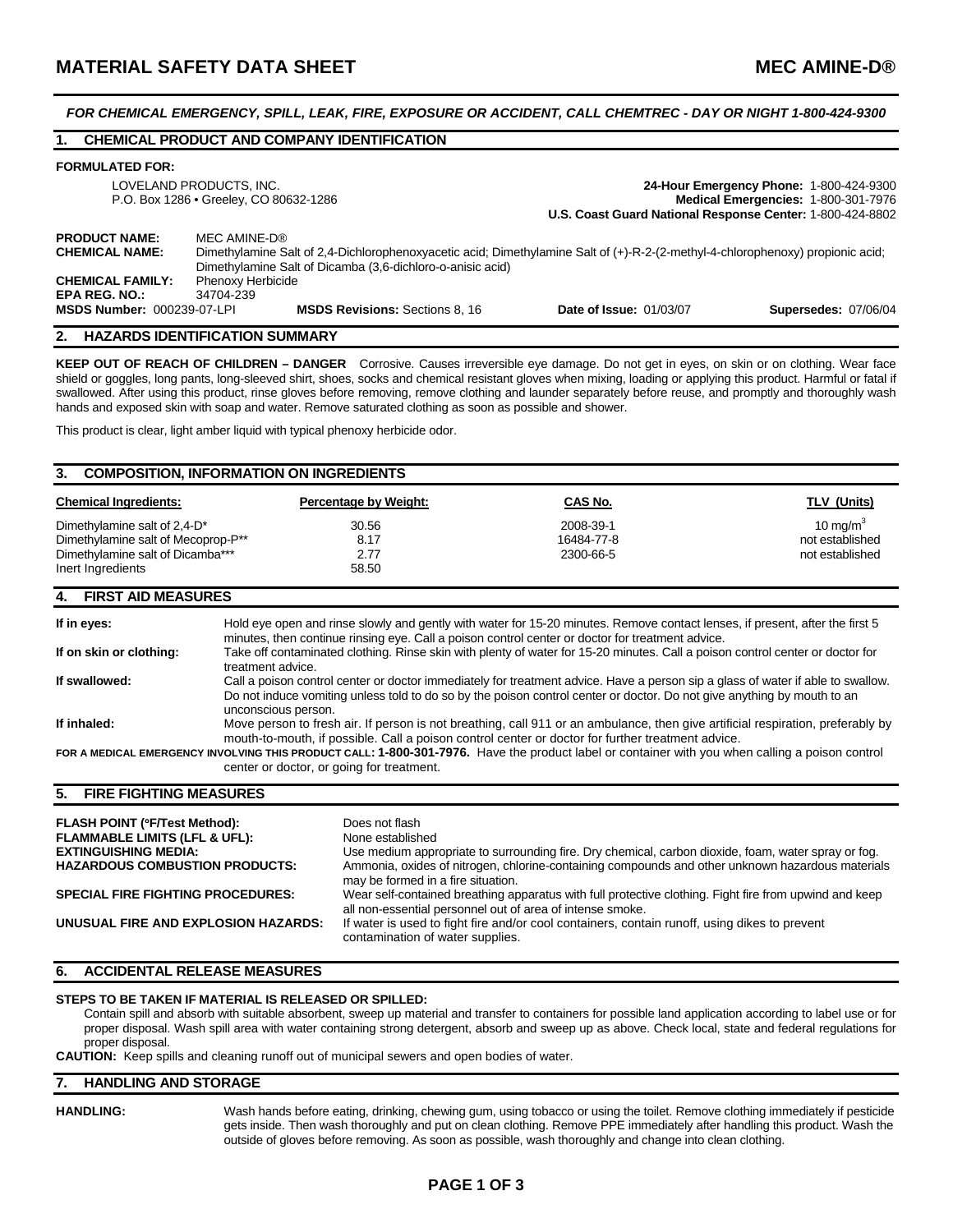# **MATERIAL SAFETY DATA SHEET MEC AMINE-D®**

**STORAGE:** KEEP FROM FREEZING. Store in a safe manner. Store in original container only. Keep container tightly closed when not in use. Do not contaminate water, food, or feed by storage or disposal.

Personal Protective Equipment: Wear face shield or goggles, long pants, long sleeved shirt, shoes, socks, and chemical-resistant gloves when mixing, loading or applying this product. After using this product, rinse gloves before removing, remove clothing and launder separately before reuse, and promptly and thoroughly wash hands and exposed skin with soap and water. Remove saturated clothing as soon as possible and shower. **For containers over 1 gallon and less than 5 gallons in capacity:** Persons engaged in open pouring of this product must also wear coveralls or a chemical-resistant apron.

**For containers of 5 gallons or more in capacity:** A mechanical system (probe and pump) must be used for transferring the contents of this container. If the contents of a non-refillable pesticide container are emptied, the probe must be rinsed before removal.

# **8. EXPOSURE CONTROLS / PERSONAL PROTECTION**

| <b>ENGINEERING CONTROLS:</b>   | When handlers use closed systems, enclosed cabs, or aircraft in a manner that meets with requirements listed in the<br>Worker Protection Standard (WPS) for agricultural pesticides [40CFR 170.240 (d)(4-6)], the handler PPE<br>requirements may be reduced or modified as specified in the WPS. |                          |                      |  |
|--------------------------------|---------------------------------------------------------------------------------------------------------------------------------------------------------------------------------------------------------------------------------------------------------------------------------------------------|--------------------------|----------------------|--|
| <b>RESPIRATORY PROTECTION:</b> | Not normally required, if vapors or dusts exceed acceptable levels, wear a MSHA/NIOSH approved pesticide<br>respirator.                                                                                                                                                                           |                          |                      |  |
| <b>EYE PROTECTION:</b>         | Chemical goggles or shielded safety glasses.                                                                                                                                                                                                                                                      |                          |                      |  |
| <b>SKIN PROTECTION:</b>        | Wear protective clothing: long-sleeved shirts and pants, hat, rubber boots with socks. Wear rubber or chemical-<br>resistant gloves.                                                                                                                                                              |                          |                      |  |
|                                |                                                                                                                                                                                                                                                                                                   | <b>OSHA PEL 8 hr TWA</b> | <b>ACGIH TLV-TWA</b> |  |
|                                | 2.4-D Acid                                                                                                                                                                                                                                                                                        | 10 mg/m <sup>3</sup>     | 10 mg/m <sup>3</sup> |  |
|                                | Dimethylamine                                                                                                                                                                                                                                                                                     | 75 mg/m <sup>3</sup>     | 15 mg/m <sup>3</sup> |  |

# **9. PHYSICAL AND CHEMICAL PROPERTIES**

**APPEARANCE AND ODOR:** Clear, light amber liquid with typical phenoxy herbicide odor. **SOLUBILITY: SOLUBILITY:** Miscible **SPECIFIC GRAVITY (Water = 1):** 1.13 g/ml **BULK DENSITY:** 9.43 lbs/gal. **SULUBILITY: 9.5-9.0** (neat) **SPECIFIC GRAVITY (Water = 1):** 1.13 g/ml **BULK DENSITY:** 9.43 lbs/gal. **pH:** 8.5-9.0 (neat) **VAPOR PRESSURE:** 0.021 mm Hg<br>**PERCENT VOLATILE (by volume):** <50% (water)  $F/100^{\circ}C$ 

**EVAPORATION RATE (Butyl Acetate = 1): Lower than Butyl Acetate** Note: These physical data are typical values based on material tested but may vary from sample to sample. Typical values should not be construed as a guaranteed analysis of any specific lot or as specification items.

# **10. STABILITY AND REACTIVITY**

# **STABILITY:** Stable **CONDITIONS TO AVOID:** Extreme heat or extreme cold.

**INCOMPATIBILITY:** Strong oxidizers and acids.

**HAZARDOUS DECOMPOSITION PRODUCTS:** Hydrogen chloride, other chlorine containing compounds, oxides of nitrogen, and other unknown hazardous materials may be formed in a fire situation. Incomplete combustion may lead to formation of carbon monoxide and/or other asphyxiants. **HAZARDOUS POLYMERIZATION:** Will not occur.

# **11. TOXICOLOGICAL INFORMATION**

**Acute Oral LD<sub>50</sub> (rat):** 375 mg/kg (2,4-D Acid) **Acute Dermal LD<sub>50</sub> (rabbit):** 1400 mg/kg (2,4-D Acid) **Eye Irritation (rabbit):** 1400 mg/kg (2,4-D Acid) **Eye Irritation (rabbit):** Non-irritating **Eye Irritation (rabbit):** Corrosive; causes irreversible eye damage **Inhalation LC<sub>50</sub> (rat):**  $>5.28$  mg/L (24 HR) **Skin Sensitization (guinea pig):** Not a sensitizer. **Carcinogenic Potential:** None listed in OSHA or NTP. ACGIH (TLV-A4: Not Classifiable as a Human Carcinogen); IARC (Group 2B: limited evidence for carcinogenicity in humans). **Target Organs:** 2,4-D: Skin, CNS, liver, kidneys

# **12. ECOLOGICAL INFORMATION**

This product is toxic to aquatic invertebrates. Drift or runoff may adversely affect aquatic invertebrates and non-target plants. For terrestrial uses, do not apply directly to water, or to areas where surface water is present or to intertidal areas below the mean high water mark. Do not contaminate water when disposing of equipment wash waters. Do not apply when weather conditions favor drift from target area. Do not contaminate domestic or irrigation waters.

# **13. DISPOSAL CONSIDERATIONS**

Do not reuse empty containers**. Metal:** Triple rinse (or equivalent), then offer for recycling or reconditioning, or puncture and dispose of in a sanitary landfill, or by other procedures approved by state and local authorities. **Plastic:** Triple rinse (or equivalent), then offer for recycling at an ACRC site (go to http://www.acrecycle.org/ for locations) or by reconditioning, or puncture and dispose of in a sanitary landfill, or incineration, or if allowed by state and local authorities, by burning. If burned, stay out of smoke. Pesticide wastes are acutely hazardous. Improper disposal of excess pesticide, spray mixture, or rinsate is a violation of Federal law and may contaminate groundwater. Do not contaminate water, food, or feed by storage or disposal.